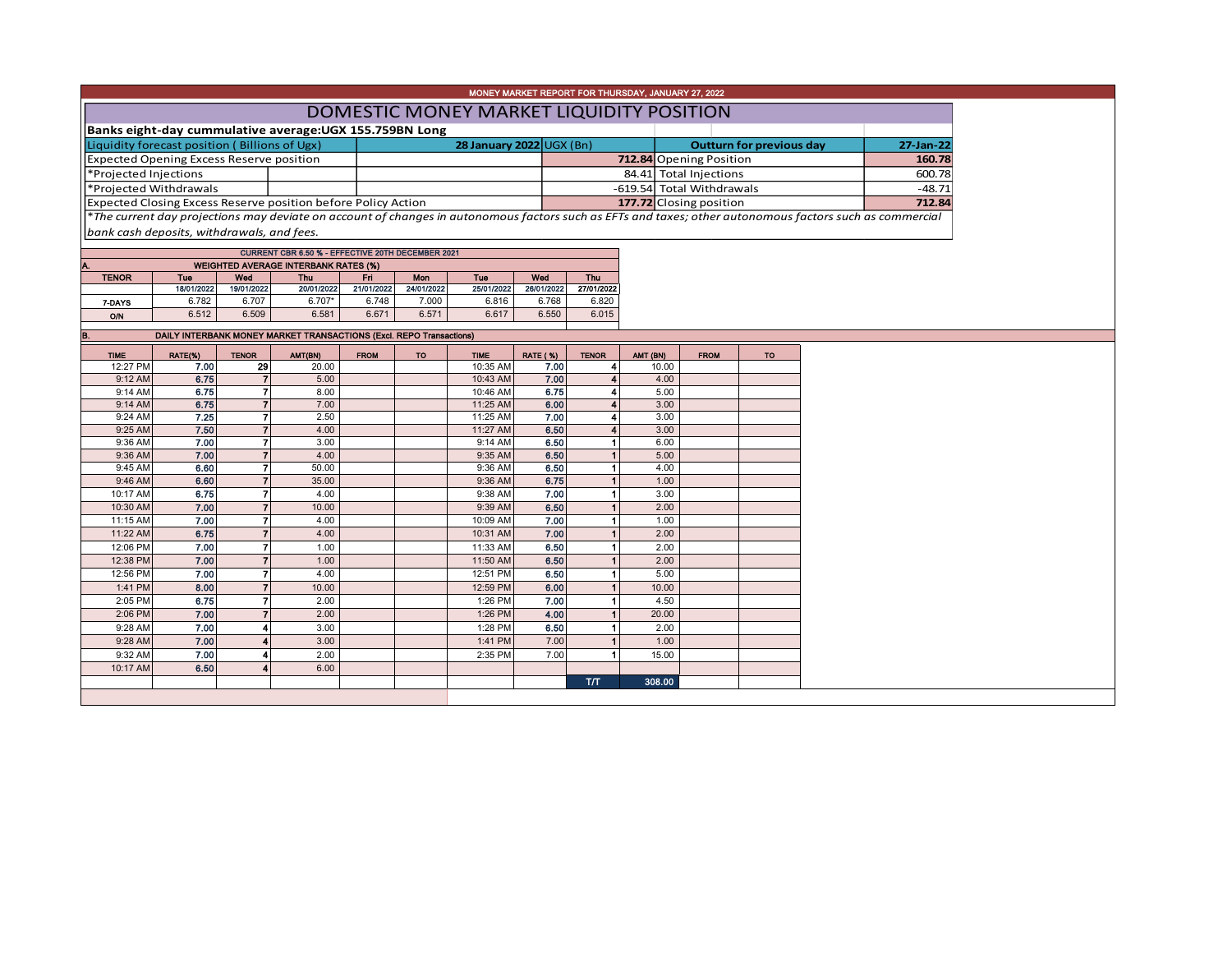| . . | <b>CBR AND THE 7- DAY WAR INTERBANK RATES</b> |
|-----|-----------------------------------------------|
|     |                                               |

| 9.500<br>9.000<br>8.500<br>8.000<br>7.500<br>7.000<br>6.500<br>6.000<br>5.500<br>5.000<br>4.500 |            |            |            |                                                                               |            |                                                                   |            |            |            |            |            |            |
|-------------------------------------------------------------------------------------------------|------------|------------|------------|-------------------------------------------------------------------------------|------------|-------------------------------------------------------------------|------------|------------|------------|------------|------------|------------|
| 4.000                                                                                           | 11/01/2022 | 12/01/2022 | 13/01/2022 | 14/01/2022                                                                    | 17/01/2022 | 18/01/2022                                                        | 19/01/2022 | 20/01/2022 | 21/01/2022 | 24/01/2022 | 25/01/2022 | 27/01/2022 |
| D.                                                                                              |            |            |            | MONETARY POLICY OPERATIONS MATURITIES PROFILE: (03-FEB- 2022 TO 18-AUG- 2022) |            | • Overnight WAR -7-day WAR - CBR rate - Upper bound - Lower bound |            |            |            |            |            |            |

| $\cdots$               |             |             |           |             |             |             |             |             |             |             |             |              |
|------------------------|-------------|-------------|-----------|-------------|-------------|-------------|-------------|-------------|-------------|-------------|-------------|--------------|
| <b>DATE</b>            | <b>THUR</b> | <b>THUR</b> |           | <b>THUR</b> | <b>THUR</b> | <b>THUR</b> | <b>THUR</b> | <b>THUR</b> | <b>THUR</b> | <b>THUR</b> | <b>THUR</b> | <b>TOTAL</b> |
|                        | 03-Feb-22   | 10-Feb-22   | 17-Feb-22 | 24-Feb-22   | 03-Mar-22   | 10-Mar-22   | 17-Mar-22   | 31-Mar-22   | 14-Apr-22   | 04-Aug-22   | 18-Aug-22   |              |
| <b>REPO</b>            |             |             |           |             |             |             |             |             |             |             |             |              |
| <b>REV REPO</b>        |             |             |           |             |             |             |             |             |             |             |             |              |
| <b>BOU BILL/DEPO A</b> | 29.20       | 20.00       | 43.00     | 10.00       | 2.30        | 5.60        | 24.00       | 5.09        | 30.00       | 33.00       | 26.60       | 228.79       |
| <b>TOTALS</b>          | 29.20       | 20.00       | 13.00     | 10.00       | 2.30        | 5.60        | 24.00       | 5.09        | 30.00       | 33.00       | 26.60       | 228.79       |

| TOTALS                                                                                     | 29.20                                   | 20.00       | 43.00            | 10.00           | 2.30            | 5.60                                     | 24.00         | 5.09                                   | 30.00        | 33.00        | 26.60 | 228.79 |
|--------------------------------------------------------------------------------------------|-----------------------------------------|-------------|------------------|-----------------|-----------------|------------------------------------------|---------------|----------------------------------------|--------------|--------------|-------|--------|
| Total O/S Deposit Auction & BOU Bill balances held by BOU up to 18 AUGUST 2022: UGX 229 BN |                                         |             |                  |                 |                 |                                          |               |                                        |              |              |       |        |
| Total O/S Repo, Reverse Repo, BOU Bill balances held by BOU: UGX 229 BN                    |                                         |             |                  |                 |                 |                                          |               |                                        |              |              |       |        |
| (EI) STOCK OF TREASURY SECURITIES                                                          |                                         |             |                  |                 | <b>IEID</b>     | <b>MONETARY POLICY MARKET OPERATIONS</b> |               |                                        |              |              |       |        |
|                                                                                            | LAST TBIILS ISSUE DATE: 20-JANUARY-2022 |             |                  |                 |                 |                                          |               | (VERTICAL REPOS, REV-REPOS & BOU BILL) |              |              |       |        |
| On-the-run O/S T-BILL STOCKs (Bns-UGX)                                                     |                                         |             | 7.054.97         | 28/01/2022      | OMO             | <b>ISSUE DATE</b>                        | <b>AMOUNT</b> | <b>WAR</b>                             | <b>RANGE</b> | <b>TENOR</b> |       |        |
| On-the-run O/S T-BONDSTOCKs(Bns-UGX)                                                       |                                         |             | 22.077.48        | 28/01/2022 REPO |                 | $17$ -Decl                               | 160.00        | 6.500                                  |              |              |       |        |
| TOTAL TBILL & TBOND STOCK- UGX                                                             |                                         |             | 29,132.45        |                 | <b>REVREPO</b>  | 21-Dec                                   | 192.00        | 6.500                                  |              |              |       |        |
| O/S=Outstanding                                                                            |                                         |             |                  |                 | <b>REPO</b>     | 23-Dec                                   | 251.00        | 6.500                                  |              |              |       |        |
| <b>MATURITY</b>                                                                            | <b>TOTAL STOCK</b>                      | YTM (%)     | <b>CHANGE IN</b> |                 | <b>REPO</b>     | 27-Dec                                   | 247.00        | 6.500                                  |              |              |       |        |
|                                                                                            | (BN UGX)                                | AT CUT OFF* | YTM (+/-)        |                 | <b>REPO</b>     | 30-Dec                                   | 366.50        | 6.500                                  |              |              |       |        |
| 91                                                                                         | 112.21                                  | 6.501       | 0.000            |                 | <b>REPO</b>     | 31-Dec                                   | 392.00        | 6.500                                  |              |              |       |        |
| 182                                                                                        | 434.24                                  | 8.400       | 0.000            |                 | <b>REPO</b>     | $05$ -Jan                                | 273.00        | 6.500                                  |              |              |       |        |
| 364                                                                                        | 6,508.52                                | 10.000      | $-0.400$         |                 | <b>BOU BILL</b> | 06-Jan -                                 | 9.95          | 6.906                                  |              | 28           |       |        |
| 2YR                                                                                        | 257.11                                  | 11.000      | 1.000            |                 | <b>BOU BILL</b> | $06$ -Jan $\vert$ -                      | 2.28          | 7.149                                  |              | 56           |       |        |
| 3YR                                                                                        |                                         | 12.090      | $-1.010$         |                 | <b>BOU BILL</b> | $06$ -Jan $\vert$ -                      | 5.09          | 7.452                                  |              | 84           |       |        |
| 5YR                                                                                        | 1.119.91                                | 14.390      | 1.390            |                 | <b>REPO</b>     | $06$ -Jan                                | 374.00        | 6.500                                  |              |              |       |        |
| 10YR                                                                                       | 10,405.20                               | 14.000      | 0.261            |                 | <b>REVREPO</b>  | 11-Jan                                   | 185.00        | 6.500                                  |              |              |       |        |
| 15YR                                                                                       | 8,486.42                                | 14.390      | $-1.510$         |                 | <b>REPO</b>     | $14$ -Jan                                | 242.00        | 6.500                                  |              |              |       |        |
| 20YR                                                                                       | 1.808.84                                | 15.900      | 0.400            |                 | <b>REPO</b>     | $17 - Jan$                               | 232.00        | 6.500                                  |              |              |       |        |
| Cut OFF is the lowest price/ highest yield that satisfies the auction awarded amount.      |                                         |             |                  |                 | <b>REPO</b>     | $19$ -Jan                                | 268.00        | 6.500                                  |              |              |       |        |
|                                                                                            |                                         |             |                  |                 | <b>BOU BILL</b> | $20$ -Jan                                | 42.77         | 6.906                                  |              | 28           |       |        |
|                                                                                            |                                         |             |                  |                 | <b>BOU BILL</b> | $20$ -Jan                                | 23.74         | 7.143                                  |              | 56           |       |        |
|                                                                                            |                                         |             |                  |                 | <b>BOU BILL</b> | $20 - Jan$ -                             | 29.50         | 7.398                                  |              | 84           |       |        |
|                                                                                            |                                         |             |                  |                 | <b>REPO</b>     | $20$ -Jan $\vert$ -                      | 171.00        | 6.500                                  |              |              |       |        |
|                                                                                            |                                         |             |                  |                 |                 | WAR-Weighted Average Rate                |               |                                        |              |              |       |        |